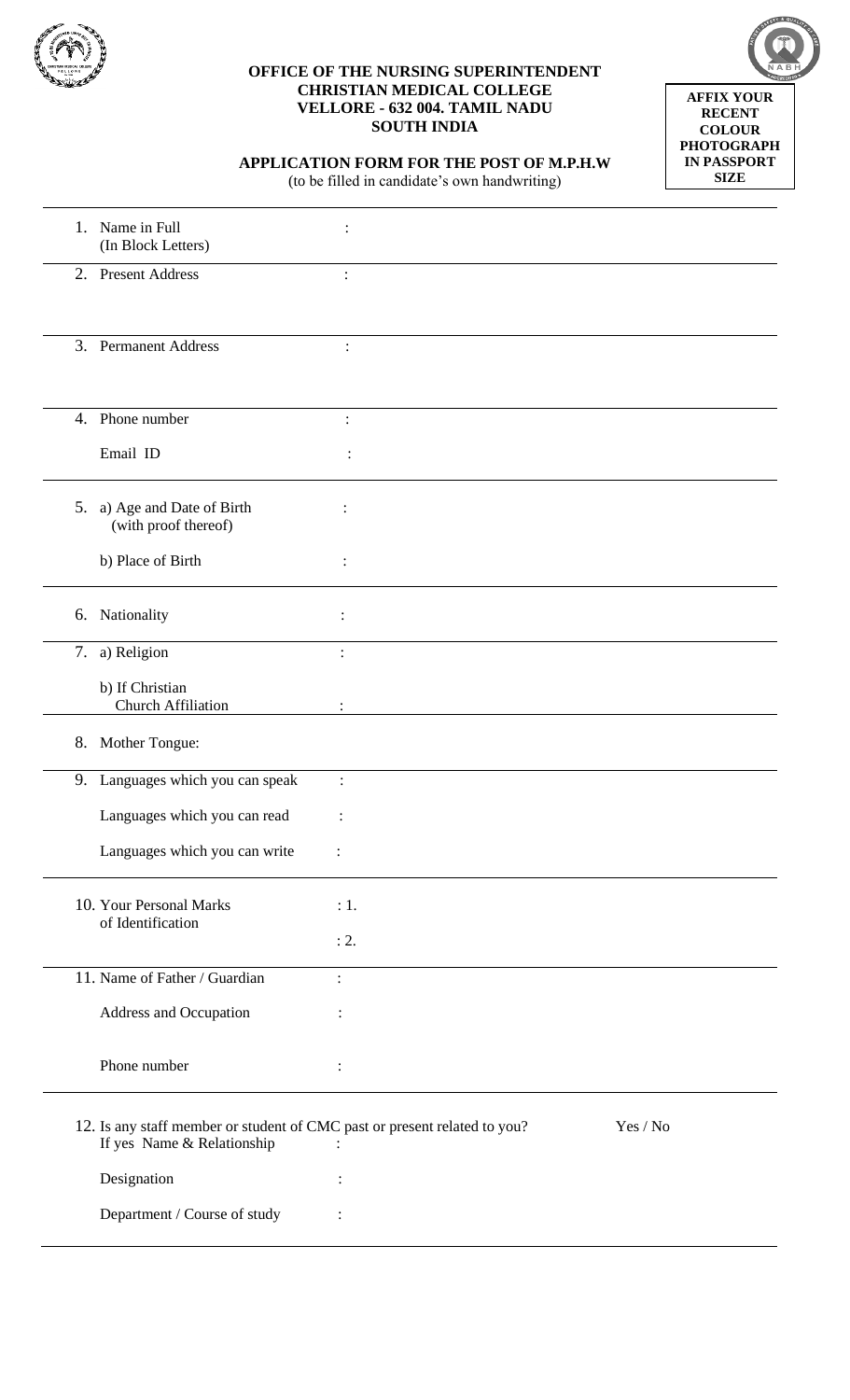| 13. Have you ever been employed in<br>C.M.C Hospital before<br>If yes give details: | $\mathcal{L}^{\text{max}}_{\text{max}}$ and $\mathcal{L}^{\text{max}}_{\text{max}}$ | Yes / No |                                                         |                                                                     |
|-------------------------------------------------------------------------------------|-------------------------------------------------------------------------------------|----------|---------------------------------------------------------|---------------------------------------------------------------------|
| Date of employment:                                                                 |                                                                                     |          |                                                         |                                                                     |
| 14. Marital Status (Tick Mark)                                                      |                                                                                     |          |                                                         | : Single / Married / Widow (er) (If pregnant state number of weeks) |
| If Married, Name of Husband / Wife:                                                 |                                                                                     |          |                                                         |                                                                     |
| Date of Marriage                                                                    |                                                                                     |          | : Husband's Occupation, Place of work & State of Health |                                                                     |
| 15. Family Details                                                                  | Name                                                                                | Age      | Relationship                                            | <b>Health Problem</b>                                               |
|                                                                                     |                                                                                     |          |                                                         |                                                                     |
|                                                                                     |                                                                                     |          |                                                         |                                                                     |
|                                                                                     |                                                                                     |          | 3.                                                      |                                                                     |
| 4.                                                                                  |                                                                                     |          |                                                         |                                                                     |

16.

| Height | Weight | Chest   |         | Vision | Hearing |
|--------|--------|---------|---------|--------|---------|
|        |        | Maximum | Minimum |        |         |
|        |        |         |         |        |         |
|        |        |         |         |        |         |
|        |        |         |         |        |         |

5. \_\_\_\_\_\_\_\_\_\_\_\_\_\_\_\_\_\_\_\_\_\_\_\_\_\_\_\_\_\_\_\_\_\_\_\_\_\_\_\_\_\_\_\_\_\_\_\_\_\_\_\_\_\_\_\_\_\_

17.(a) Any major illness in the past (give details) :

(b) Do you have any health problem for which you are planning on seeking medical care after joining :

18. Give details here of your Literary, Cultural, Artistic, Sports, etc., ability and achievements (if any) :

## 19. EDUCATIONAL QUALIFICATIONS

| Examination                  | Name & Address of School or College,<br>University/Institution etc. | Date of Passing | Class or Division $&$<br>Percentage of Marks |
|------------------------------|---------------------------------------------------------------------|-----------------|----------------------------------------------|
| S.S.L.C.                     |                                                                     |                 |                                              |
| $H.S.C./+2$                  |                                                                     |                 |                                              |
| M.P.H.W                      |                                                                     |                 |                                              |
| Additional<br>Qualifications |                                                                     |                 |                                              |